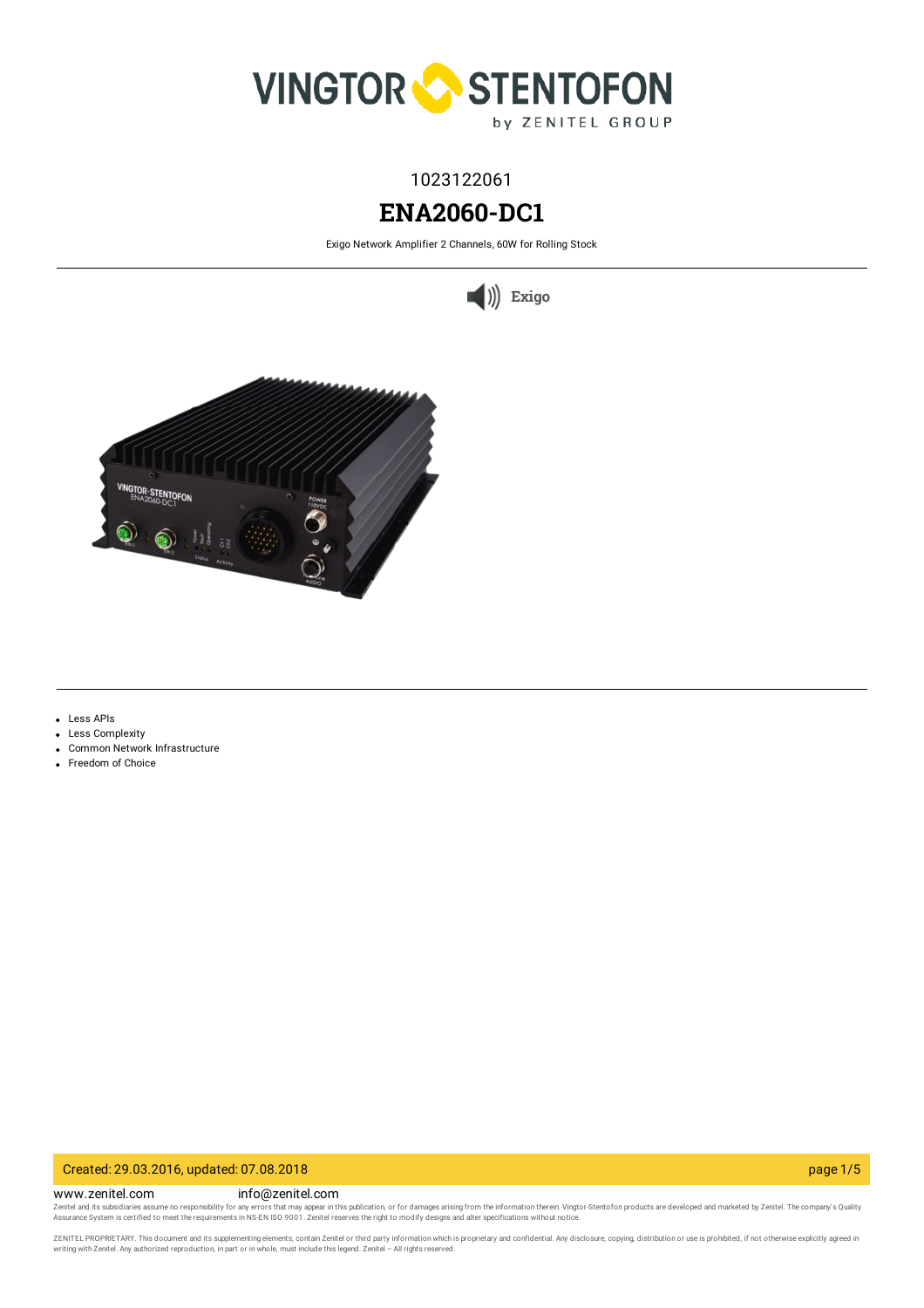#### See our [Rolling](https://www.zenitel.com/transportation/rolling-stock) Stock page.

## **DESCRIPTION**

- Two SIP addressable audio channels 2x60W
- Supports wide set of IP and networking standards
- Easily integrated into existing information concepts
- 100V speaker line technology ease of cabling with galvanic separation
- UIC Code 558/568 Compatibility
- Supports direct audio routing to wide range of induction loop amplifiers
- Designed, manufactured and tested according to EN50155
- Designed, manufactured and tested according to EN45545
- Speaker loop monitoring
- Local audio inputs
- Additional I/Os for various integration options
- Fanless design
- Built to last with robust extruded aluminum frame
- Easy to install and commission with minimum maintenance overhead

The ENA2060-DC1 Network Amplifier for Rolling Stock incorporates SIP-addressable loudspeaker loops that enable the use of the same software for handling both Passenger Emergency Intercom / Crew Communication and Public Address (PA), as well as the required Train Radio Integration, thus eliminating one entire subsystem from the solution. This results in a well-integrated system with less complexity and more functionality, while the use of open standards offers freedom of choice when it comes to future upgrades and supply.

A modern on-board system normally features an IPBX with SIP capability for emergency call points and their radio integration. The IPBX can be based on proprietary or an open source software architecture that runs on EN50155 approved hardware. Given the usual requirement for on-board PA, the IPBX can easily handle the function of being the PA controller. A complete PA System can thus be provided just through the use of an EN50155 approved SIP amplifier. Eliminating one entire proprietary subsystem not only reduces the total system cost, but also time spent in integration work. Moreover, a clean and robust integration means enhanced passenger safety.

The ENA2060-DC1 Network Amplifier is intended to cover one carriage consisting of two or more PA zones. Examples of such zones can be the left and right side of the carriage, upper and lower deck, or even outside speakers. Redundancy can be achieved by using two amplifiers which ensure that at least 50% of the loudspeakers will still work in case of a failure in one IP PA amplifier (A-B amplifier setup). Hence, public address announcements will still be audible with only a minor drop in sound pressure level.

## **SPECIFICATIONS**

#### **MECHANICAL**

| Dimensions (HxWxD)         | 84 x 213 x 315 mm                                      |
|----------------------------|--------------------------------------------------------|
| Mounting                   | Flange mounting - 6 pcs M5 bolts                       |
| Weight                     | 5 kg                                                   |
| <b>ENVIROMENTAL</b>        |                                                        |
| Operating temperature      | -40C +70C, EN50155 Class T2 + T3                       |
| Operating humidty          | Yearly average <75% RH; during 30 consecutive days 95% |
| Air pressure               | 70kPa - 106 kPa, according to EN300 019                |
| Ingress protection         | $IP-42$                                                |
| <b>ELECTRICAL POWER</b>    |                                                        |
| Connector                  | M12 A male                                             |
| Power supply interruptions | <b>EN50155 Class S2</b>                                |
| Power supply change over   | EN50155 Class C1 and C2                                |
| Standby power consumption  | < 15W                                                  |
| Max power consumption      | < 170W                                                 |
| AUDIO 100V OUTPUT          |                                                        |
| Connector                  | M12 A female                                           |
| Audio output power         | Class-D, 60W per channel, 2 channels                   |

# Created: 29.03.2016, updated: 07.08.2018 page 2/5

#### www.zenitel.com info@zenitel.com

Zenitel and its subsidiaries assume no responsibility for any errors that may appear in this publication, or for damages arising from the information therein. Vingtor-Stentofon products are developed and marketed by Zenite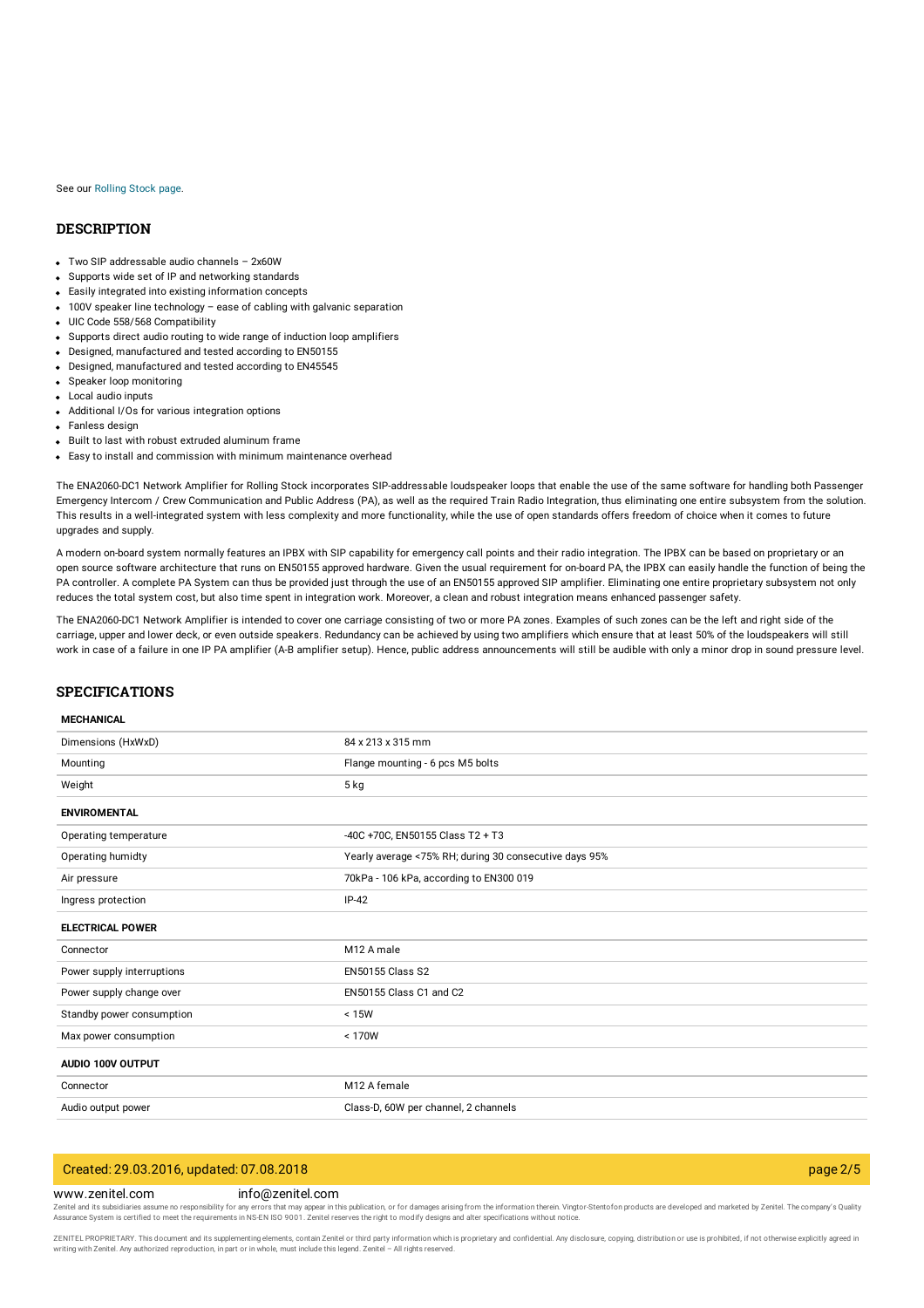#### **AUDIO 100V OUTPUT**

| Frequency response                 | Hardware: 200Hz - 19kHz                                                                    |
|------------------------------------|--------------------------------------------------------------------------------------------|
| Audio codec                        | G.722 (200Hz - 7kHz)                                                                       |
| THD                                | < 0.4%                                                                                     |
| <b>SNR</b>                         | 70 dB                                                                                      |
| Protection                         | Self protecting during overload or shorts with temporary shutdown according to EN50121-3-2 |
| Monitoring                         | Line impedance measurements @21kHz                                                         |
|                                    | Detects: Short circuit between phases, ground faults and load changes                      |
|                                    | Control: Digitally controlled                                                              |
| <b>MULTICONNECTOR</b>              |                                                                                            |
| Connector                          | Circular 24pos connector, TE 1-796387                                                      |
|                                    | Contains signals desribed below                                                            |
| AUDIO ODBV LINE OUTPUT             |                                                                                            |
| Audio channel                      | Parallel output of each 100V channels                                                      |
| Gain                               | $-40$ dB $+2$ dB                                                                           |
| Impedance                          | 600 Ohm                                                                                    |
| Levels                             | 0 dBV (1Vrms)                                                                              |
| Frequency response                 | Hardware: 200 Hz - 19kHz                                                                   |
| Audio codec                        | G.722 (200Hz - 7kHz)                                                                       |
|                                    |                                                                                            |
| <b>AUDIO INPUTS</b>                |                                                                                            |
| Microphone input:                  | Electret microphone suitable for 2V bias                                                   |
| Input impedance                    | 1 k <sub>Ohm</sub>                                                                         |
| Frequency response                 | Hardware: 200 - 19kHz                                                                      |
| Audio codec                        | G.722 (200Hz - 7kHz)                                                                       |
| THD                                | 0.4%                                                                                       |
| SNR                                | 70dB                                                                                       |
| <b>NETWORK AND PROTOCOLS</b>       |                                                                                            |
| Connector                          | M12 D female x 2                                                                           |
| Ethernet                           | 2 x 10BASE-T, 100BASE-X, Auto negotiation, Audio MDIX                                      |
| LAN protocols                      | IPv4 (with DiffServ), TCP, UDP, HTTPS, TFTP, RTP, DHCP, SNMP, STENTOFON CCoIP®, NTP        |
| SIP                                | RFC 32612 (SIP base standard), RFC 3515 (SIP refer), RFC 2976 (SIP Info)                   |
| <b>DTMF</b>                        | RFC 2833, RFC 2976 (SIP Info)                                                              |
| Management                         | HTTP/HTTPS (web configuration)                                                             |
|                                    | SNMPv1, SNMPv2c                                                                            |
| <b>GENERAL INPUTS AND OUTPUTS</b>  |                                                                                            |
| 2 x GPI                            | Configurable                                                                               |
| 2 x 24Vdc Control outputs          | 200 mA per output                                                                          |
|                                    | Short circuit protection according to EN50121-3-2                                          |
| UIC                                |                                                                                            |
| Designed according to UIC code 568 |                                                                                            |
| UIC Audio input                    | 2 Vrms                                                                                     |
|                                    | 100 Hz - 19 kHz bandwidth                                                                  |
|                                    | Input impedance 10kOhm                                                                     |
| UIC priority, UIC on/off           | Current loop 24Vdc/10mA                                                                    |
|                                    | Galvanically isolated                                                                      |
| <b>INDICATORS</b>                  |                                                                                            |
| Power indicator                    | Green LED                                                                                  |
| Fault indicator                    | Yellow LED                                                                                 |
| Status indicator                   | Green LED                                                                                  |
|                                    |                                                                                            |

# Created: 29.03.2016, updated: 07.08.2018 page 3/5

## www.zenitel.com info@zenitel.com

Zenitel and its subsidiaries assume no responsibility for any errors that may appear in this publication, or for damages arising from the information therein. Vingtor-Stentofon products are developed and marketed by Zenite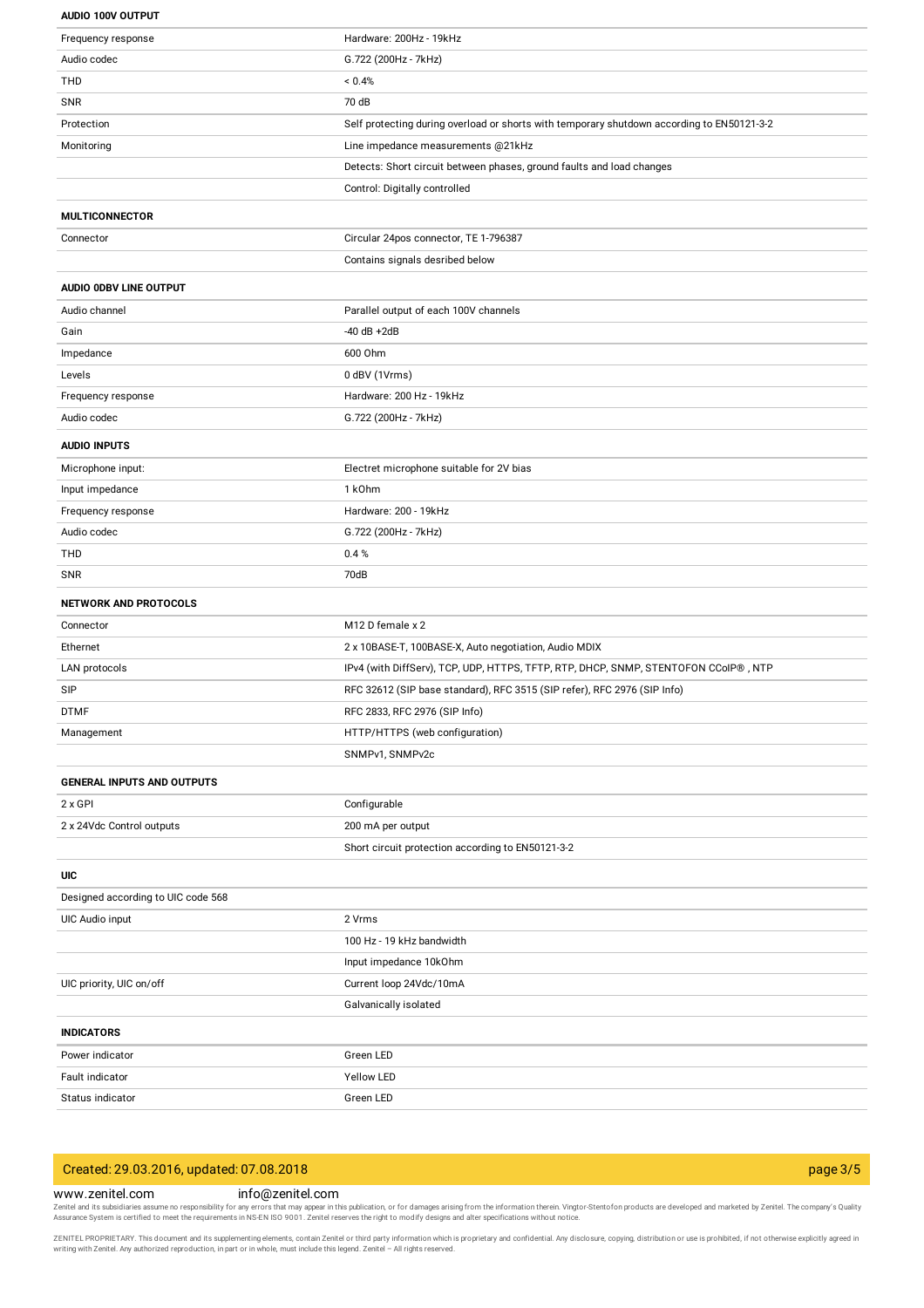#### **INDICATORS**

| Audio indicators - one per channel | <b>Blue LED</b>                                                                                           |
|------------------------------------|-----------------------------------------------------------------------------------------------------------|
| <b>CERTIFICATIONS</b>              |                                                                                                           |
| $EN50155 - S2$                     | Railway applications - Electronic equipment used on rolling stock - Voltage variations                    |
| $EN50155 - T2 + T3$                | Railway applications - Electronic equipment used on rolling stock - Temperature requirements              |
| $EN50155 - C1 + C2$                | Railway applications - Electronic equipment used on rolling stock - Supply changeover                     |
| EN50121-3                          | Railway Applications - Electromagnetic compatibility Part 3-1: Rolling stock - Train and complete vehicle |
| IEC/EN 61373 Category 1, Class B   | Railway applications - Rolling stock equipment - Shock and vibration tests                                |
| EN45545                            | Railway applications. Fire protection on railway vehicles                                                 |
| EN/AS 60849                        | Requirements related to speech intelligibility                                                            |
| <b>ROHS</b>                        | 2011/65/EU (ROHS) + 1907/2006EU (REACH)                                                                   |
| <b>OPERATIONAL</b>                 |                                                                                                           |
| <b>MTBF</b>                        | 161000 hous                                                                                               |
| <b>MTTR</b>                        | 10 minutes                                                                                                |
| <b>LINE INPUT</b>                  |                                                                                                           |
| Input levels                       | 1 Vrms                                                                                                    |
| Input impedance                    | 10 kOhm                                                                                                   |
| Frequency response                 | Hardware: 200 - 19kHz                                                                                     |
| Audio codec                        | G.722 (200Hz - 7kHz)                                                                                      |
| <b>THD</b>                         | 0.4%                                                                                                      |
| <b>SNR</b>                         | 70 dB                                                                                                     |

# **TECHNICAL DIMENSIONS**



# **USED WITH**

# Created: 29.03.2016, updated: 07.08.2018 page 4/5

### www.zenitel.com info@zenitel.com

Zenitel and its subsidiaries assume no responsibility for any errors that may appear in this publication, or for damages arising from the information therein. Vingtor-Stentofon products are developed and marketed by Zenite